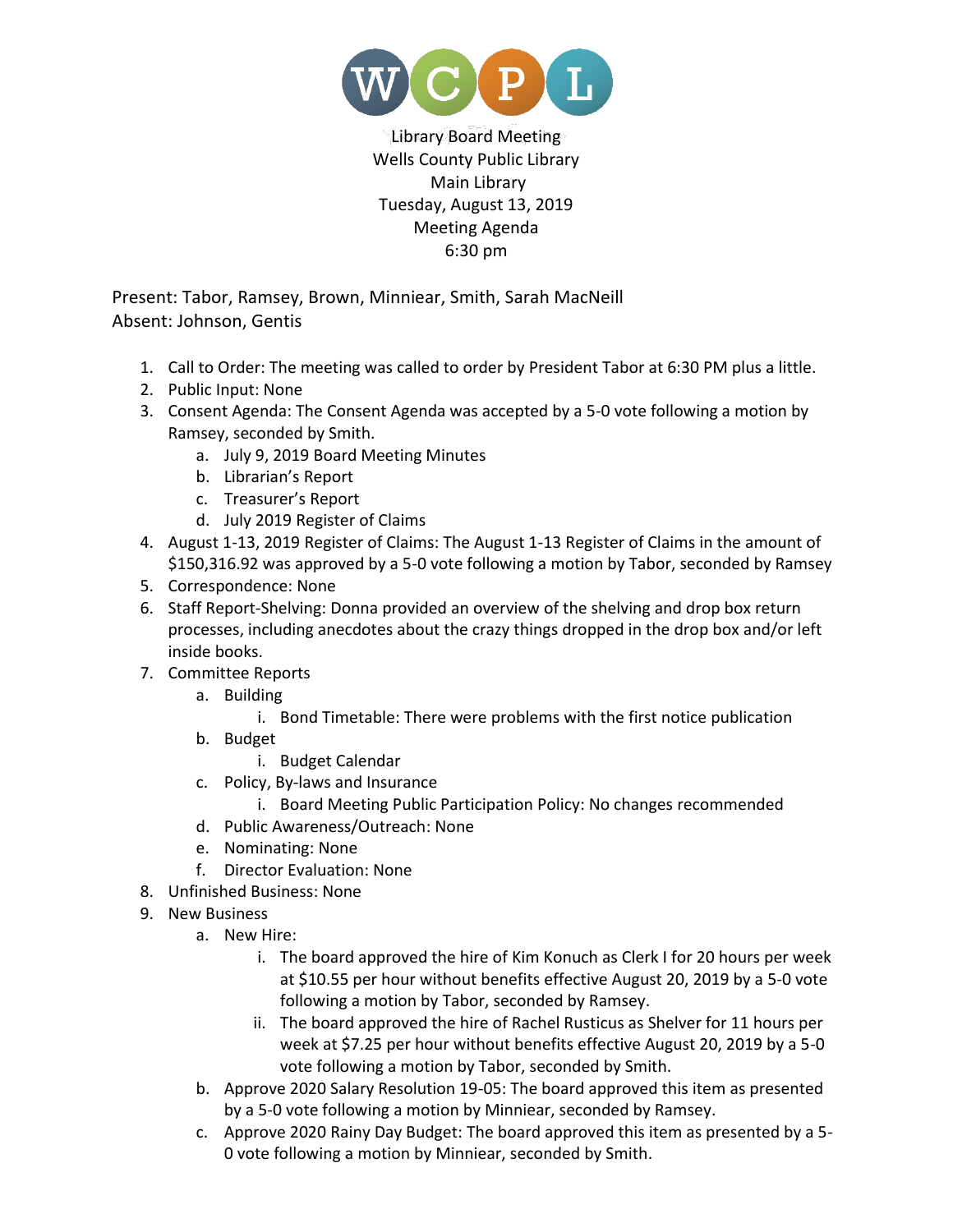- d. Approve 2020 Operating Budget: The board approved this item as presented by a 5- 0 vote following a motion by Ramsey, seconded by Tabor.
- e. Approve 2020 Bond & Interest Budget: The board approved this item as presented by a 5-0 vote following a motion by Tabor, seconded by Minniear.
- f. Approve 2020 LIRF Budget: The board approved this item as presented by a 5-0 vote following a motion by Minniear, seconded by Smith.
- g. Approve Notice to Taxpayers: The board approved this item as presented by a 5-0 vote following a motion by Tabor, seconded by Brown.
- h. Approve Final Bond Resolution 19-06: The board approved this item as presented by a 5-0 vote following a motion by Tabor, seconded by Smith.
- i. Approve Resolution 19-07 Approving Post Issuance Compliance Procedure : The board approved this item as presented by a 5-0 vote following a motion by Minniear, seconded by Ramsey.
- 10. Other Items for Consideration
	- a. Director Updates
	- b. SRP Stats: Summer reading went well. Number of pages read and "Finishers" increased over last year.
- 11. Roundtable: Promenade Park
- 12. Next Meeting Announcements:

\_\_\_\_\_\_\_\_\_\_\_\_\_\_\_\_\_\_\_\_\_\_\_\_\_\_\_\_\_\_\_\_\_\_\_\_

\_\_\_\_\_\_\_\_\_\_\_\_\_\_\_\_\_\_\_\_\_\_\_\_\_\_\_\_\_\_\_\_\_\_\_\_

- a. Regular Meeting– Tuesday, September 10, 2019 @ 6:30pm.
	- i. Public Hearing on 2020 Budgets
	- ii. Additional Appropriation Public Hearing

13. Adjournment: The meeting was adjourned by President Tabor at 7:20 PM. Annual Meeting to immediately follow.

Steve Tabor, President

Dustin Brown, Secretary